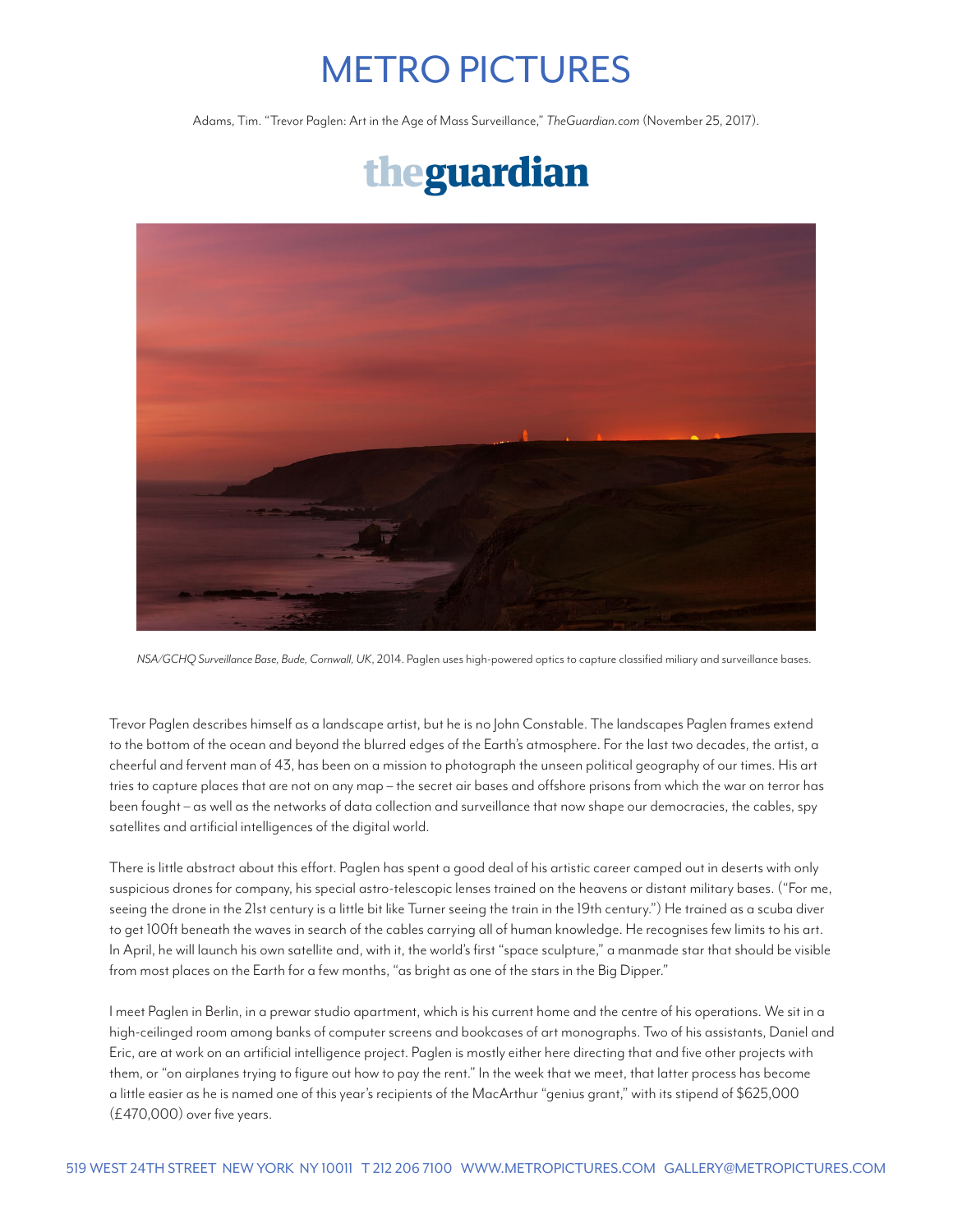

Prototype for a *Nonfunctional Satellite*, 2013. Part of a series exploring the idea of launching a decorative sculpture into the night sky. The object would remain in low orbit for several weeks before burning up on re-entry.

Paglen likes to joke that the airy apartment itself is probably one of the "most surveilled" spaces in western Europe. It was formerly home to the documentary-maker Laura Poitras, Paglen's friend, who was instrumental in helping CIA whistleblower Edward Snowden go public about the staggering level of state-sponsored monitoring. Paglen's footage of National Security Agency bases was included in *Citizenfour*, Poitras's Academy award-winning documentary about Snowden. In some senses, being watched goes with the territory. The apartment is also a couple of hundred yards from the archives of the old East German Stasi: millions of pages of paper records in manila files that until recently would have represented the most comprehensive data collection in human history, before Facebook and Google, the *NSA* and the rest upped the ante.

Sitting on the edge of his seat, Paglen talks slightly reluctantly about his journey here. He is by turns animated and wary, excited by his projects but careful not to make them seem anything more than they are. "I am not a journalist or an academic," he says, "I don't feel it incumbent on me to make sense of everything. What I am saying is, 'This is an image of something in our world'. You might think you know what it is, but I am going to tell you something different…"

He resists autobiographical interpretations of his work, though you can't help but feel that a psychologist might at least see them as worthy of mention. Paglen was born at Andrews air force base, in Maryland, where his father was an ophthalmologist. As a boy, he lived on bases in Texas and California, before his family settled when he was 12 at the US army airfield in Wiesbaden, Germany, where he stayed with his father until university after his parents separated. His first experience of the ways in which politics can shape geography was in this divided country; he had not long started school here when the Wall came down.

Paglen's academic career, too, looks in retrospect like a perfect primer for his artistic practice. He studied the philosophy of religion, then fine art, then did a Phd in geography ("looking at the ways humans shape the surface of the Earth and how that in turn shapes us"). He also drifted a little, played unhinged bass in a punk band called Noisegate, and was into Californian surf culture.

Paglen first became interested in hidden places while studying at Berkeley with a project he did on the architecture of the American prison system, during the years in which mass incarceration became America's unspoken political philosophy ("a form of revenge against the civil rights movement," he says now). He photographed the enormous prisons out in the Californian desert and came to think of them as places that were both inside and outside American society. After 9/11, when it became clear that the US was setting up secret prisons around the world, the most visible symbol of which was Guantánamo Bay, he started to see a resonance between his project and the war on terror.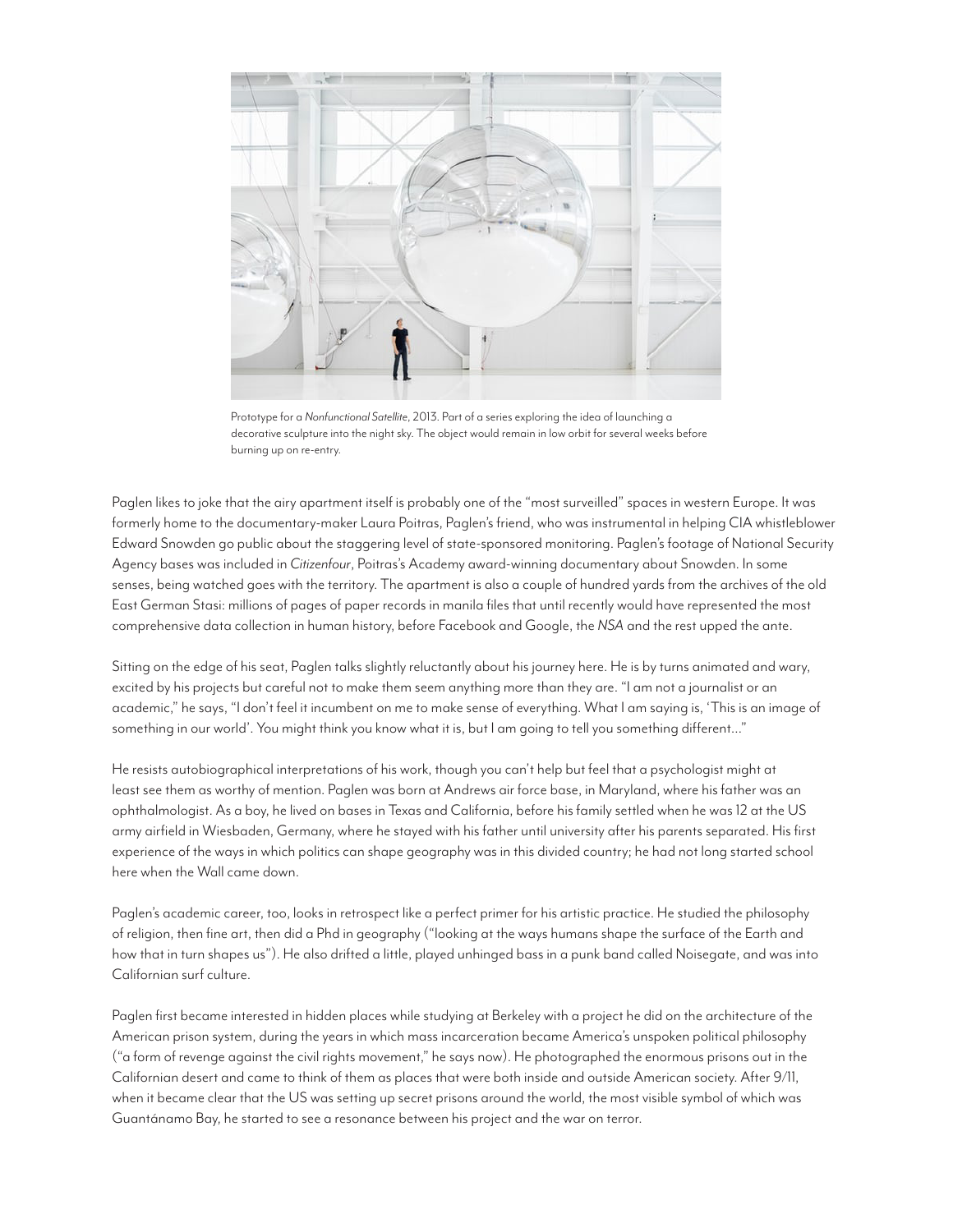

*Bahamas Internet Cable System (BICS-1) NSA/GCHQ-Tapped Undersea Cable Atlantic Ocean*, 2015. Paglen learned to scuba dive in order to trace the internet cables that carry vast amounts of data across the world's ocean floors.

That set him thinking about the history of secret places. In 2003, he made the first of many camping trips to the blueprint of all these off-grid locations, Area 51, the highly classified air force base in Nevada, pitching up on snow-topped Tikaboo Peak to see what he could see. That started him on his artistic odyssey into the world of "rendition and drones and extra-judicial spaces".

"I think a lot of that work was animated by a kind of anger," he says. "But also equally by curiosity – what did these places look like?" When the Snowden files were released, he homed in on the fact that "nearly all the documents were about infrastructure – and they gave addresses". He did a lot of work pinpointing the key underground and undersea junctions of cabling, where much of the listening took place, and photographing them. "Just trying to learn how to see the landscape of the internet as it were," he says.

How often does his quest for this language brings him up against the authorities?

"Well, every time," he says, with a laugh. "The military is quite predictable in a way though. What I am more wary of in the desert is coming across crazy people doing drugs or whatever. Those encounters are often the most disconcerting."

In some ways, I suggest, it as if he is engaged on a postmodern "right to roam" protest, making a physical argument against official secrecy. What have been the personal highlights?

"I think the first time I worked out how to predict where a certain surveillance satellite would be and then went out and looked and it showed up," he says – his ethereal photographs of the sky are traced with tell-tale dots and lines. He also recalls learning to see lethal Reaper drones in the Nevada desert air. They would watch him watching them. "It was one of those situations where you realise that if this was anywhere else in the world, that would probably be the last thing I would see," he says.